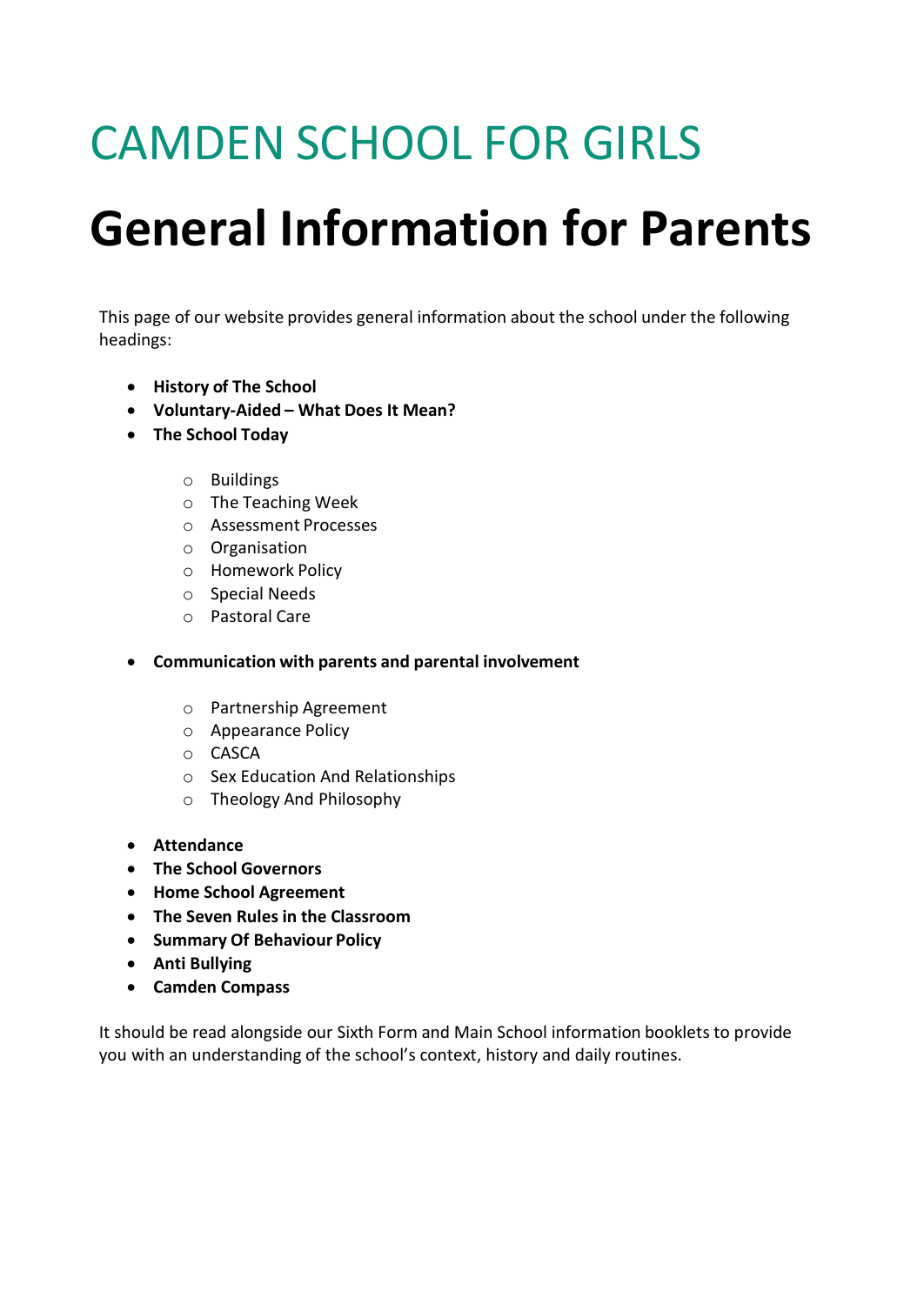

# HISTORY OF THE SCHOOL

The Camden School for Girls was founded in 1871 by Frances Mary Buss in her mother's home at number 46 Camden Street. It was her second school. She had started her first school, the North London Collegiate, in Camden Street in 1850. In 1879 the North London Collegiate moved to Sandall Road and the Camden School moved to Prince of Wales Road to a building subsequently used by St. Richard of Chichester School. When it opened the Camden School had low fees and girls often went on to the North London with scholarships for sixth form work. However, in the 1920s the Camden School developed its own sixth form and since then the two schools have grown and developed separately, one as an Independent School and the other as a Maintained School.

In 1938 the North London Collegiate moved from Sandall Road to Canons Park, Edgware. The plan was for the Camden School to replace the North London in Sandall Road but the outbreak of the Second World War caused a delay and the school was evacuated to Lincolnshire. While the school was out of London the Sandall Road building was extensively destroyed by bombs during an air raid in January 1941. Eventually the bold decision was taken to try to raise the money to rebuild. The move to Sandall Road finally happened in October 1956 and the school has flourished and grown here.

# VOLUNTARY AIDED - WHAT DOES IT MEAN?

Voluntary aided is a peculiar term. It betrays the fact that the school began as a private foundation before free state schools existed, and that over a period of time it has gradually become part of the state system, aided financially and in other ways by the local authority and the DFE (Department for Education).

The private foundation still exists. It is called the Frances Mary Buss Foundation and is managed by a small group of Trustees. The Foundation owns the school site and all the school's buildings and has delegated control over their use to the Governors of the school.

From 1944 the Governors had important powers which most school governing bodies did not have - notably to appoint and employ their own teachers, Headteacher and support staff; to create and control their own admissions policy; and generally to keep the school's destiny true to the founding ethos.

The price we pay for our extra powers and responsibilities is that we have to raise 10% towards the costs of any new buildings and of maintaining all the old ones. The task of raising the money required falls chiefly on Governors, present parents and friends of the school as the Foundation is virtually penniless. This is a major obligation and responsibility. We are deeply grateful for the generosity of past generations and are doing our best to plan wisely and imaginatively for the future.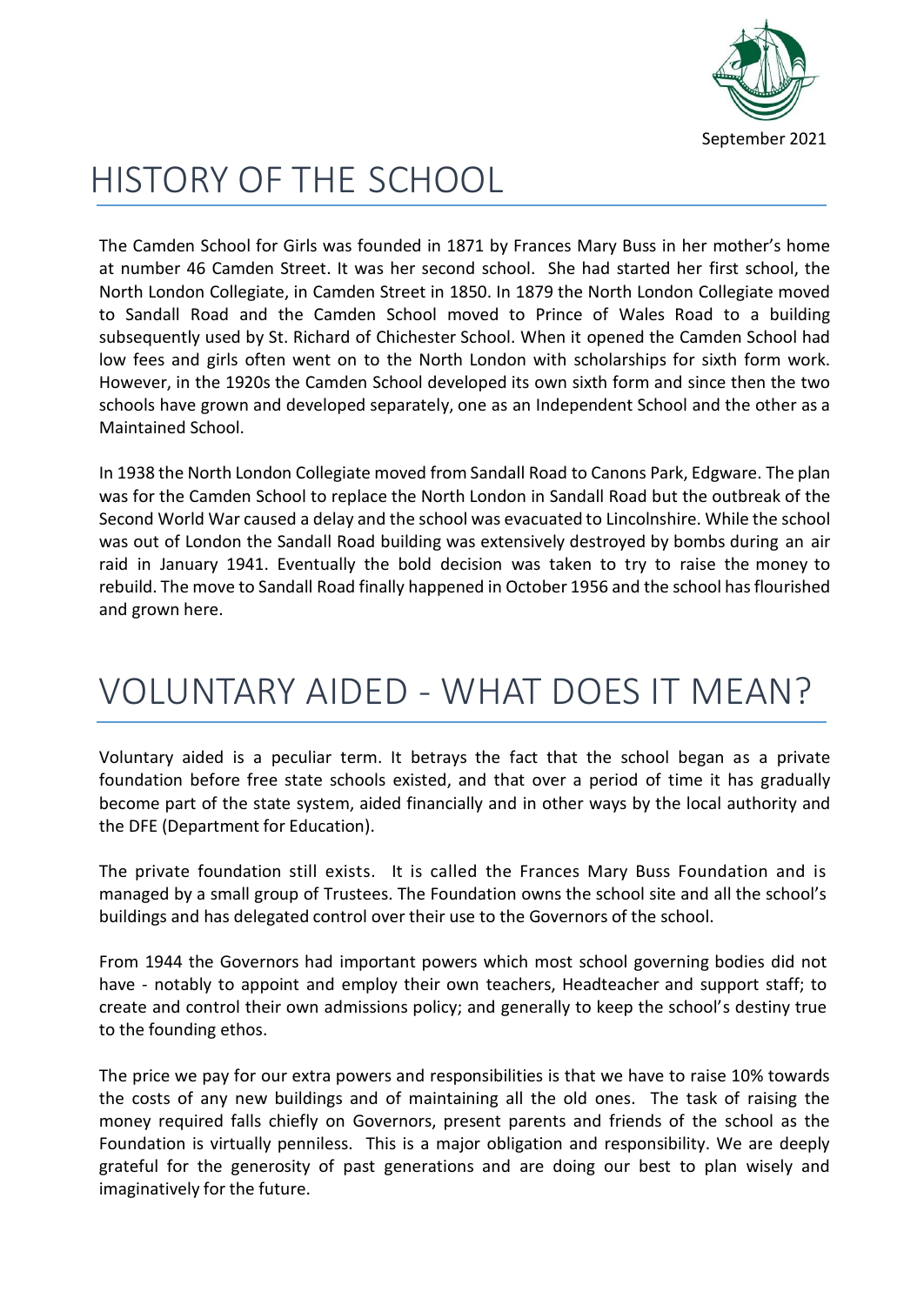# THE SCHOOL TODAY

#### **BUILDINGS**

Our buildings are both old and new. Although the school is cramped for space there are many good facilities. The gym was opened in 1977 when the school was changing to a comprehensive school and a new block for the sixth form was opened in September 1984.

The Governors made a successful bid for new buildings in 1999, and construction of Phase 1 was completed at Christmas 2001. This provided new science laboratories, technology workshops, library, computer rooms and classrooms in the main building and six new classrooms and a multi-purpose hall for the sixth form block. The second phase of our building programme, to replace the temporary classrooms with permanent ones, by the construction of a two storey building on the corner of Camden Road and Sandall Road was completed in August 2004. This new building is home to design technology, English and music and offers some excellent new facilities. These new facilities enable the school to accommodate its pupils in a more spacious modern environment. In May 2018 work was completed to extend the Dining Hall, foyer and entrance to the school and improvements were made to the Sixth Form Building. Over the summer of 2019 a new astroturf multi use games area was created and a green living wall was added to the perimeter of the school to neutralize pollution and increase privacy.

### **THE TEACHING WEEK**

The school works to the pattern of an eight period day, with five periods in the morning and three in the afternoon. All single lessons are 40 minutes long. Double lessons are quite common, especially in Years 10 and 11 and in the sixth form. On Wednesday school ends at 2.50 p.m. after lesson 7 to enable staff meetings to take place. Lessons also end at 2.50 p.m. on Fridays except for the sixth form and Year 9, 10 & 11. Thus the teaching week in Years 7 & 8 is 38 x 40 minutes, i.e. 25 hours 20 minutes and 26 hours in Year 10. In the sixth form AS/A2 level students have 7 lessons in each subject. In addition, sixth form students have 2 compulsory lessons, a tutorial and assembly. A range of enrichment studies is offered which the students can opt to follow.

### **ASSESSMENT PROCESSES**

Student progress and achievement are monitored through 'progress checks' and formative 'profiles' and this is tracked by the school from year to year to support on-going progress. Progress checks and formative profiles provide students and parents with feedback on academic achievement and the development of skills as well as setting targets for further development. Our aim is to celebrate and acknowledge students' achievements as well as helping them to understand what to do to improve. At the start of each year departments set individual targets for students and progress is monitored against this. The targets are based on both internal and independent external assessments. Each year group has a progress check, usually during the spring term, followed later by the profile. At the end of Year 9 pupils and parents receive an 'End of Key Stage 3 Report' detailing their achievements in all National Curriculum subjects. An evening meeting to discuss progress with individual subject teachers is also held once a year for each Year group.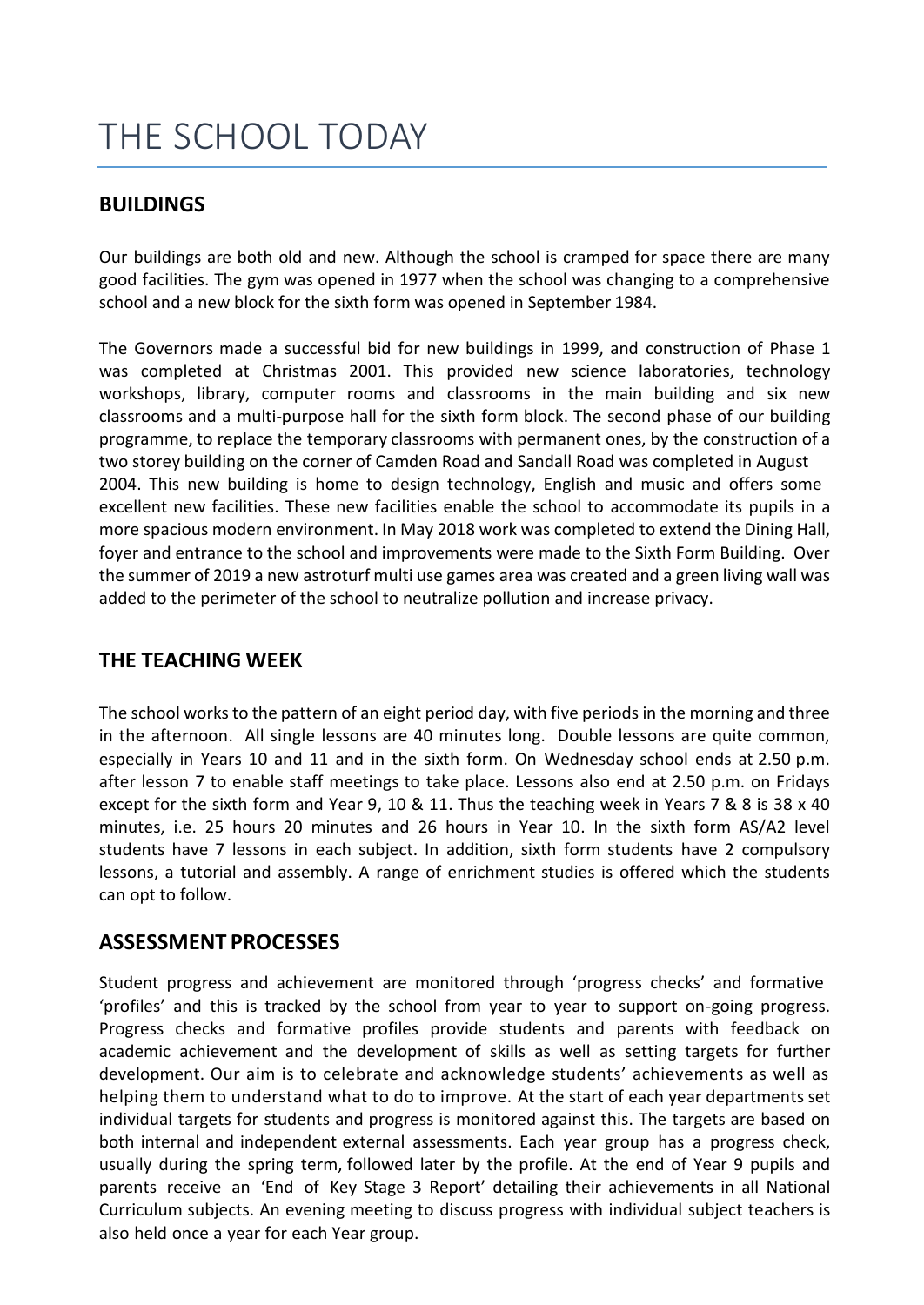#### **ORGANISATION**

Pupils in Years 7 to 11 are divided into four mixed ability tutor groups normally with about 30 girls in each. Every year group has its own Head of Year, who works under the direction of one of the Deputy Headteachers and an Assistant Headteacher. The sixth form is divided into smaller tutor groups of usually not more than 20 students and supervised by another Deputy Headteacher who is assisted by two Year Heads and an Assistant Headteacher.

### **HOMEWORK POLICY**

Homework is set in every year. Each department formulates its own policy on amount, in accordance with the overall agreed time for each year. This is monitored by the Heads of the Year. Recording, collection and assessment procedures are organised departmentally.

We believe homework should aim to consolidate as well as extend the pupil's classwork experience. It is a very important means by which students can communicate their knowledge, skills and understanding of a subject with their teachers. In Years 7 - 9 all homework is recorded in the pupil's planner. The main sanction for neglected homework is a detention after school. A timetable of after school and lunchtime Homework Clubs is drawn up each year and published in the Friday Newsletter.

### **SPECIAL NEEDS**

Help with statemented students with special educational needs is given by individual support in class or by the withdrawal of small groups who require special tuition. The school buildings are connected by several staircases which sometimes makes it difficult for students with mobility concerns.

### **PASTORAL CARE**

All staff strive to create a caring and supportive educational environment. The wellbeing of each student and their access to a wide range of opportunities is monitored within the framework of a Pastoral Deputy Headteacher, Assistant Headteacher, Heads of Years and Form Tutors. The school's Code of Behaviour is built on developing the individual's awareness of her obligations to the community. There are deliberately few rules. The spirit of the Aims of the School guides our approach to discipline. The Camden Compass, which is the students' behaviour code, is published on the school's website and our Behaviour Policy is regularly updated. The School Council, staff and CASCA (The Camden School Community Association) drew up a Home School contract.

### **THE CURRICULUM**

The school offers a broad and balanced curriculum which is in accordance with national requirements but has a distinctive character derived from the strengths and traditions of the school. The school has been praised for the moral, spiritual, cultural and social development of its students through the full range of subject teaching, pastoral guidance and the variety of extra-curricular activities on offer. Our teachers are well-qualified specialists who combine excellent subject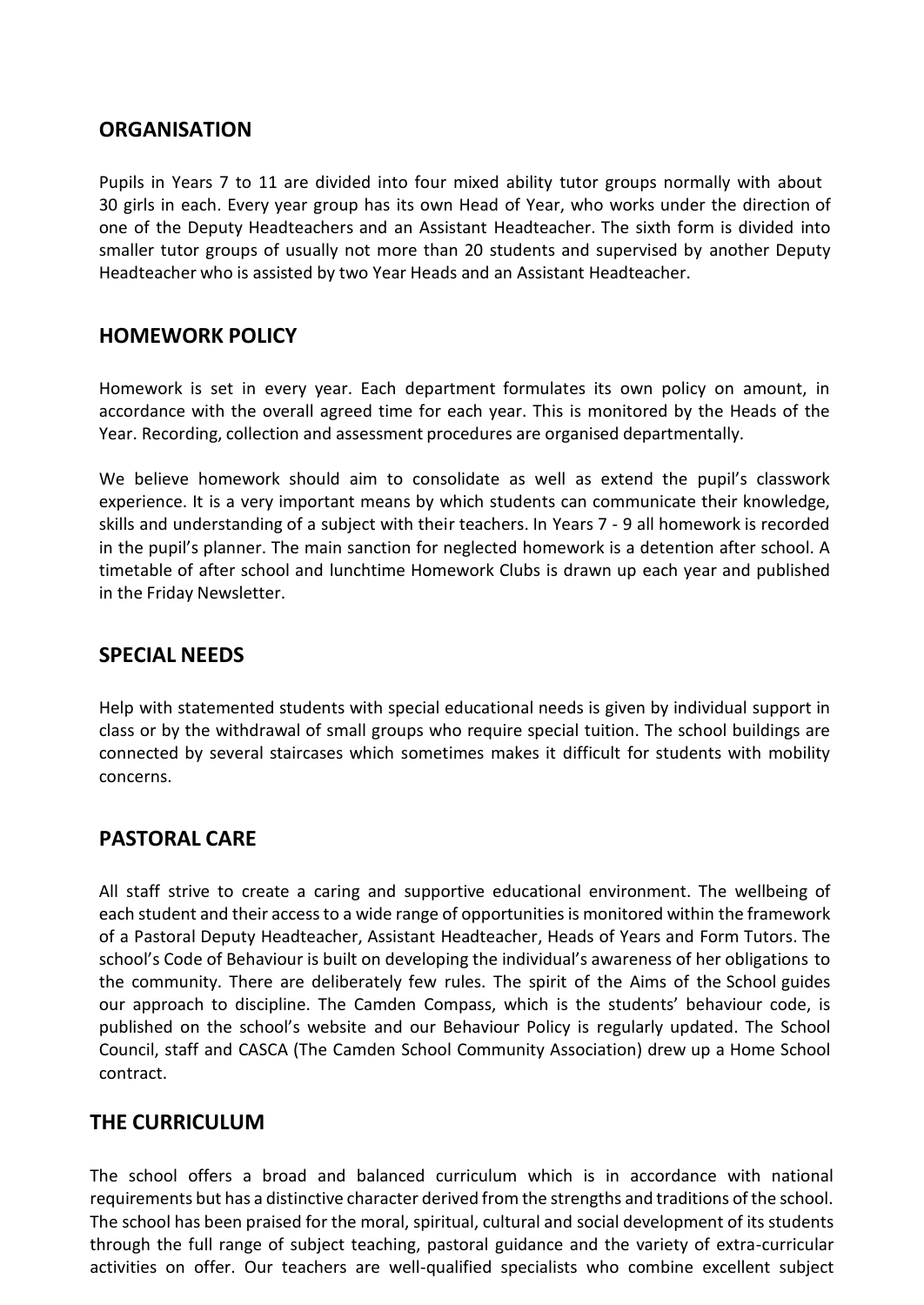knowledge with the ability to make learning interesting, challenging and enjoyable.

## **Years seven, eight and nine NATIONAL CURRICULUM KEY STAGE THREE**

The four classes in each year form teaching groups for some subjects. Smaller groups are created for the teaching of practical subjects. Students who struggle with their learning are given additional assistance by our Learning Support department.

*Subjects taught:* **KEY STAGE THREE** – English and drama, mathematics, science, geography, history, modern foreign languages, theology and philosophy, art, music, design technology (food, resistant materials and textiles), physical education and personal, social and health education. In modern languages students study French and Spanish in parallel in Year 7. A decision about which language to study from the Spring Term of Year 7 onwards is taken at the end of the Autumn Term of Year 7. In Year 8, all students study Classics and at the end of Year 8 students are offered the choice for Year 9 of studying Latin or continuing study of classical civilization. Decisions are made between students, parents and staff. Camden School for Girls is one of the few remaining maintained schools to offer the full range of classical subjects; Classical Civilization, Latin and Classical Greek.

### **THE CURRICULUM IN KEY STAGE FOUR**

In Years 10 and 11 students follow a rich programme of core and optional subjects.

*Core subjects:* We are delighted to be offering triple science as well as double science at GCSE, as part of our core offer, which includes English, mathematics, theology and philosophy, physical education, French or Spanish and personal, health and social education. The vast majority of students take English Literature GCSE as well. In the Spring Term Year 9 students are offered 3 choices of GCSE and Vocational courses. Options offered for 2019/2020:

- Art
- Classical Civilisation
- Classical Greek
- Computer Science
- Design and Technology (Textiles or Resistant Materials)
- Geography
- Hairdressing and Beauty Therapy
- Health and Social Care
- History
- IT
- Latin
- Music
- Sociology
- Academic support in addition GCSEs in Ancient Greek and photography are currently offered either before or after school.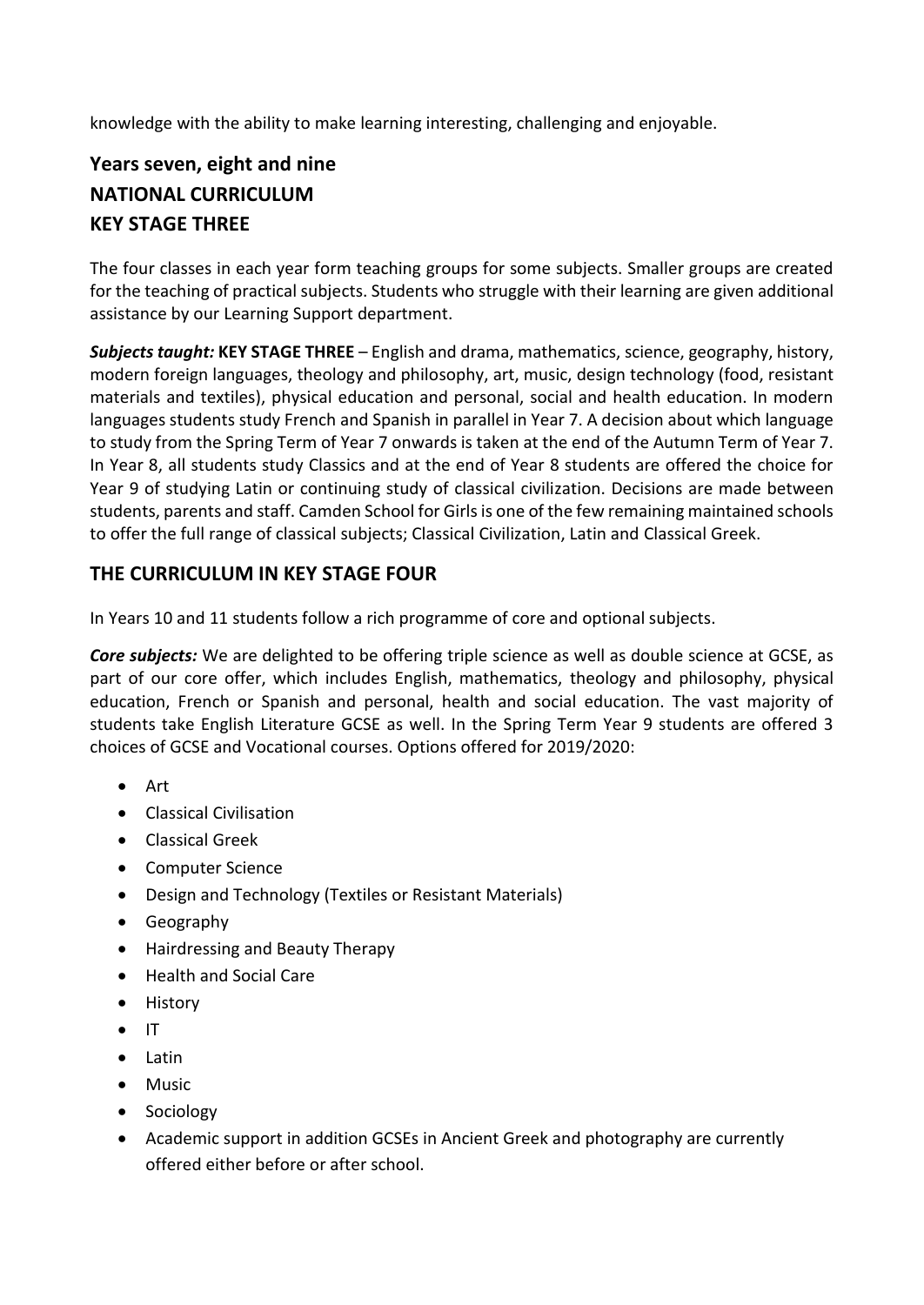# COMMUNICATION WITH PARENTS AND PARENTAL INVOLVEMENT -

### **PARTNERSHIP AGREEMENT**

The school tries to maintain close and regular contact with parents. It communicates with all parents through the weekly publication of the Camden Friday News, the school website and the daily 'Banda'. All give up-to-date information. A Year Group Handbook is available for all parents on the school website. The Friday News is published on the school's website: [www.csg.school.](http://www.csg.school/) Progress checks and full profiles are sent home once a year and Parents' Evenings take place at various times during the year. The staff aim to reply to parental queries as quickly as possible by phone or email.

### **APPEARANCE POLICY**

Students at the school may wear what they wish, but are expected to dress appropriately for an educational environment. Students should not dress in a manner likely to offend public decency, or wear clothing which prevents or interferes with identification through recognition of the whole face for security and safeguarding purposes or communication and learning. These rules also apply to those sitting examinations. If a student's clothing is in breach of this policy, the student will be required to change. Please see the Year handbook for further details.

### **CASCA**

The Camden School Community Association (CASCA), as its name suggests, is open to all adults in the school community. It is very active in supporting the school through a wide variety of events and activities, and is represented on the school's Governing Body by its chairperson.

### **SEX EDUCATION AND RELATIONSHIPS**

Sex Education and Relationships is mainly taught as part of Personal, Social, Health and Citizenship Education. There is also a good deal of factual teaching about sex and reproduction in science, and discussion often arises in humanities lessons and elsewhere. The Governors have a published Sex Education Policy stating the aims and content of sex education provision throughout the school. Under recent legislation pupils may be withdrawn from sex education at the school if parents so request.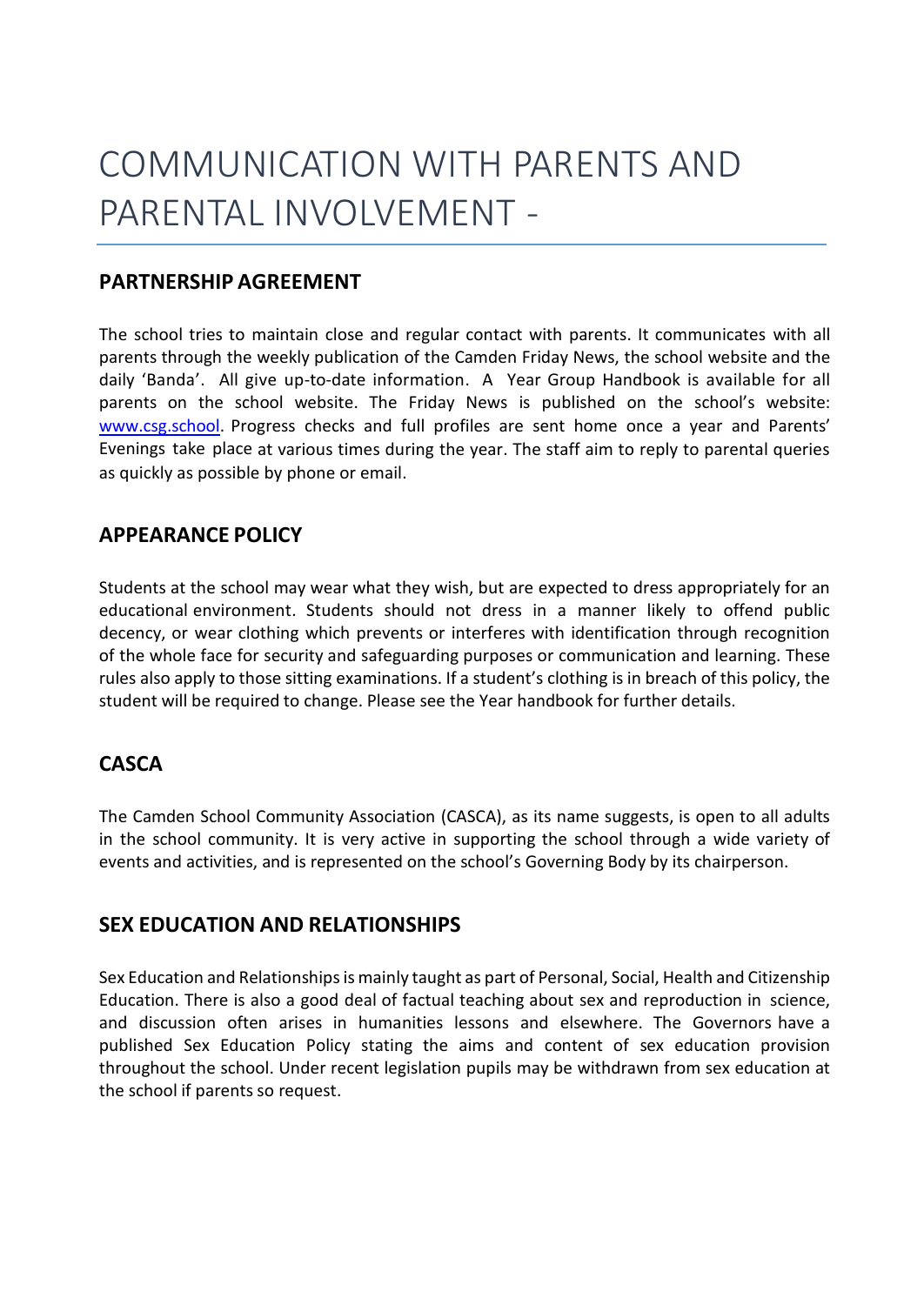### **THEOLOGY AND PHILOSOPHY**

The school follows the locally agreed syllabus for Theology which includes the study of the beliefs and practices of the world religions and secular ideas. Students are encouraged to develop their own perspective on a range of spiritual, moral and social issues in the light of their learning. Critical thinking skills are key to achievement in this subject. All students study this subject at GCSE. Philosophy and Religious Studies are popular at AS & A2. Students may be withdrawn from Theology at their parents' request.

## ATTENDANCE

Absence from school is defined as falling into two groups, authorised and unauthorised.

The following circumstances would be defined as an **authorised** absence:

- an illness which is verified by a note or telephone call
- an absence in term time which is negotiated and agreed to by the Headteacher in very exceptional circumstances. Holidays in term time are never authorized.
- an arrival at school, with a note of explanation, thirty minutes after the registration has closed
- an exclusion from school
- a religious holiday

An **unauthorised** absence is recorded when:

- there is no explanation from home
- the reason for absence is one that the school cannot authorise, e.g. an extra family holiday
- the student arrives, without an explanation, thirty minutes after the register has closed

As well as following government guidelines the school promotes and encourages the importance of good attendance and punctuality. Our aim, to achieve an environment in which students are socially integrated and achieving their academic potential, relies on good attendance. Camden School for Girls was recognised for its outstanding attendance last academic year.

#### **Lateness**

If a student arrives to school after 8.50 am she will have 20 minutes detention on the same day at lunch time.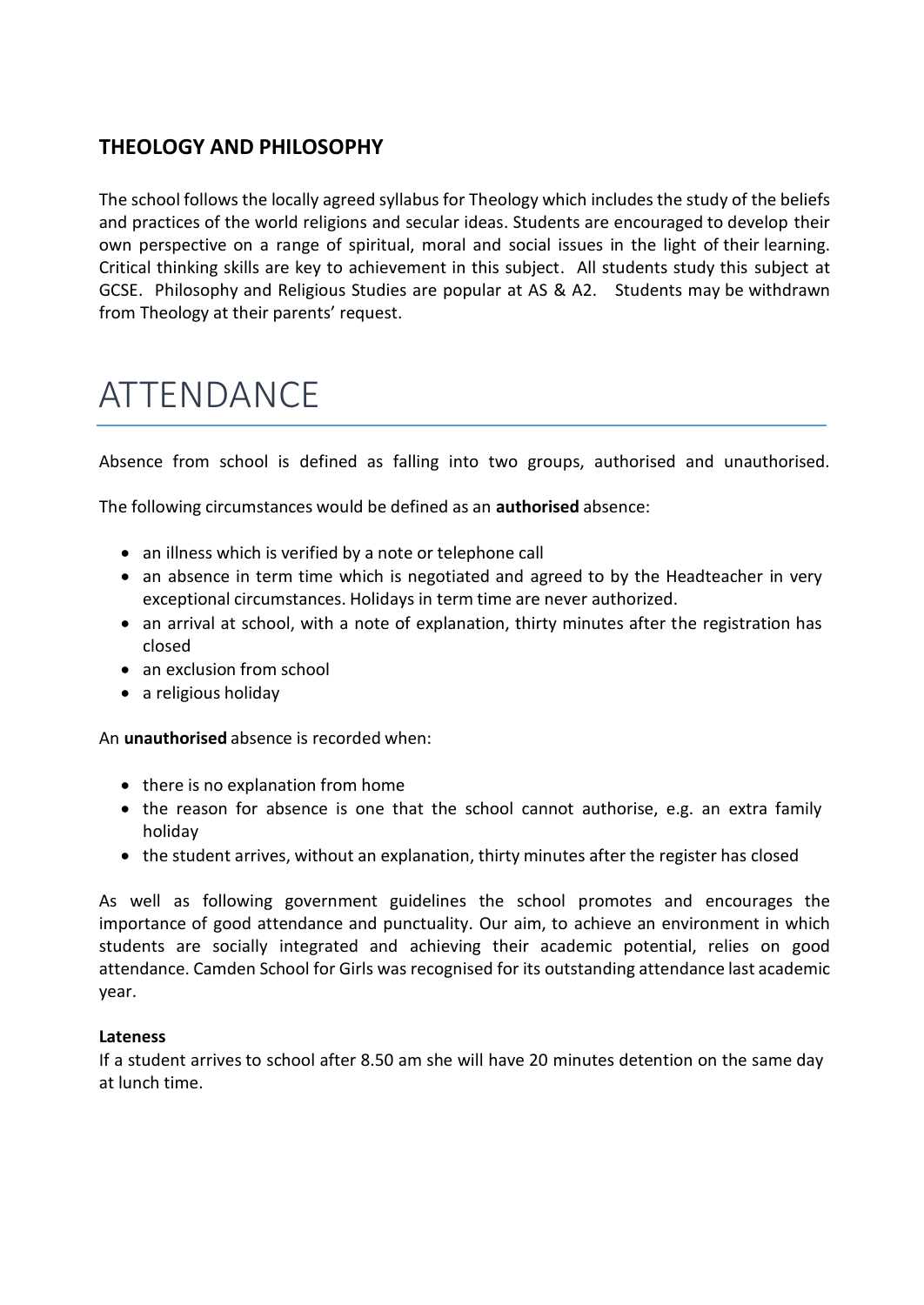# THE SCHOOL GOVERNORS

| Sebastian Camisuli | Foundation Governor (Co-Vice-Chair & Vice-Chair of F&P Committee) |
|--------------------|-------------------------------------------------------------------|
| Flora Cornish      | Parent Governor                                                   |
| Tom Engel          | Parent Governor (Vice-Chair of C&S Committee)                     |
| Julia Gibson       | <b>Staff Governor</b>                                             |
| Manuela Grayson    | <b>Foundation Governor</b>                                        |
| Jane Hindle        | Foundation Governor (Co-Vice-Chair)                               |
| Sally Hodgkinson   | Parent Governor                                                   |
| <b>Bob House</b>   | Foundation Governor (Chair of F&P Committee)                      |
| Maria Kambouri     | Foundation Governor (Chair of C&S Committee)                      |
| Kateryna Law       | Governor & Headteacher                                            |
| Lekha Klouda       | <b>Foundation Governor</b>                                        |
| Angela Mason CBE   | Local Authority Governor & Nominated Governor for SEN             |
| Janet Pope         | <b>Foundation Governor (Chair of Governors)</b>                   |
| Ceri Smith         | <b>Parent Governor</b>                                            |
| Dick Tyler         | <b>Foundation Governor</b>                                        |
|                    |                                                                   |

Duska Cutler Clerk to the Governors

The three Deputy Headteachers and two Assistant Headteachers are invited to attend the Governors' meetings as observers, and attend in rotation.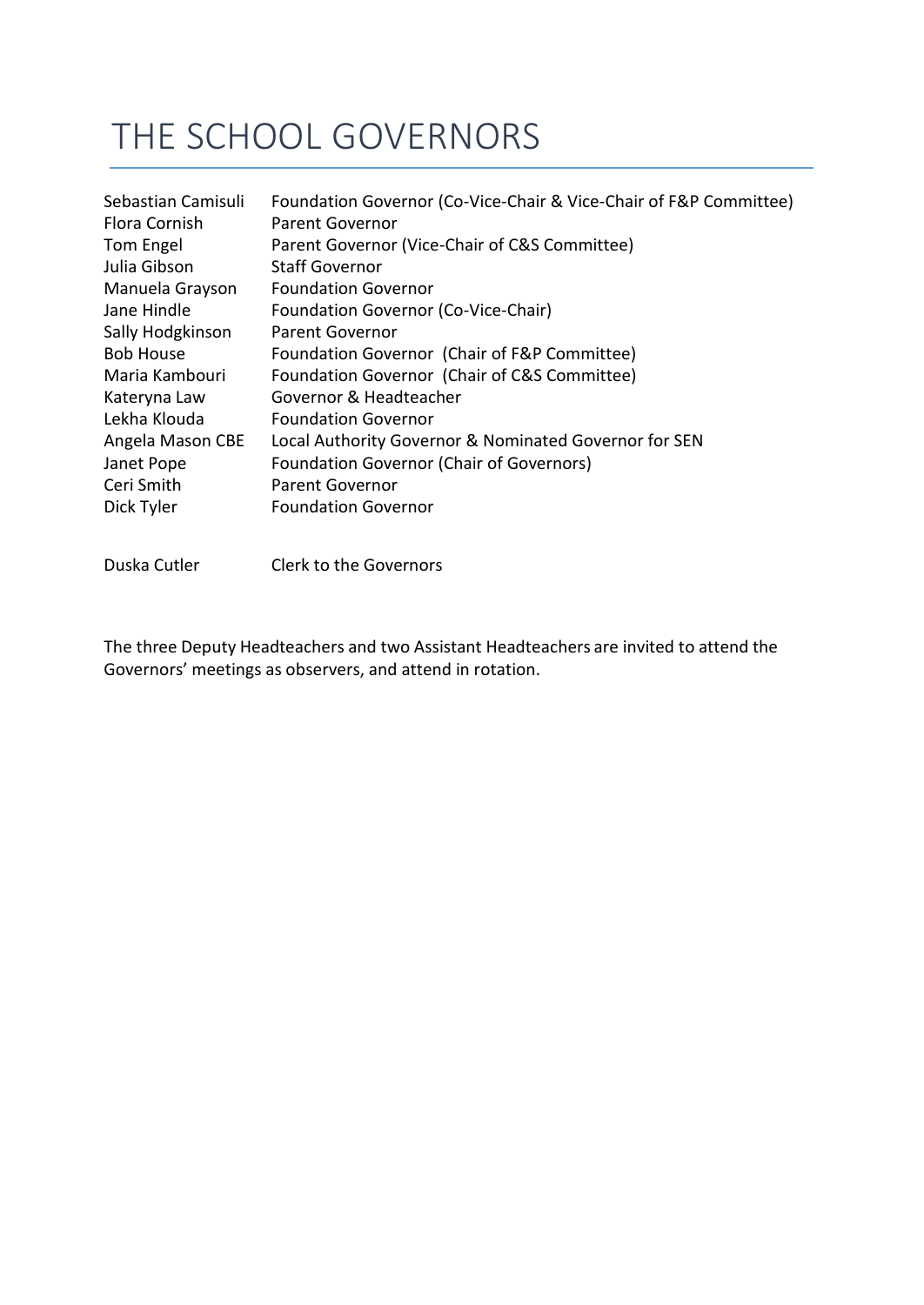

# HOME SCHOOL AGREEMENT **HOME-SCHOOL AGREEMENT**

#### **As a parent, I will:**

- Take an active interest in all aspects of my child's school life.
- See that my child attends school regularly, on time and properly equipped.
- Communicate to school all relevant information which may affect my child's work or behavior.
- Notify the school by 9.30 a.m., if for any reason, my child cannot attend.
- Take my child out of school only with the school's permission and in exceptional circumstances.
- Encourage my child to follow the school's behaviour policy, including the Appearance Policy and support associated action taken by the school.
- Support the school's policy on homework, provide suitable facilities at home, and encourage my child to make the required effort.
- Attend parents' evenings and other meetings at which my presence is requested.
- Notify the school of a change of address or telephone number, or e-mail address.
- Support the school in its efforts to provide a well-resourced and successful learning environment.
- Be as fully involved as possible in school events and initiatives which are intended to improve the experience and opportunities of all our students.

| Signed: | Date: |
|---------|-------|
|         |       |

#### **The school will:**

- Provide a safe and stimulating environment for your child.
- Ensure that your child fulfils her potential as a learner and as a member of the school community.
- Offer a broad and balanced curriculum to students of all abilities.
- Encourage all pupils to take responsibility for their own actions, feel proud of their achievements and enjoy being a student at the school.
- Keep you informed about your child's progress.
- Insist that students observe the school's behaviour and anti-bullying policies.
- Set and mark regular homework, and provide suitable facilities for homework to be done at school.
- Distribute a weekly newsletter of general school matters.
- Provide a wide variety of extra curricular activities.
- Always listen to parental concerns.

watte Kilizatt Signed: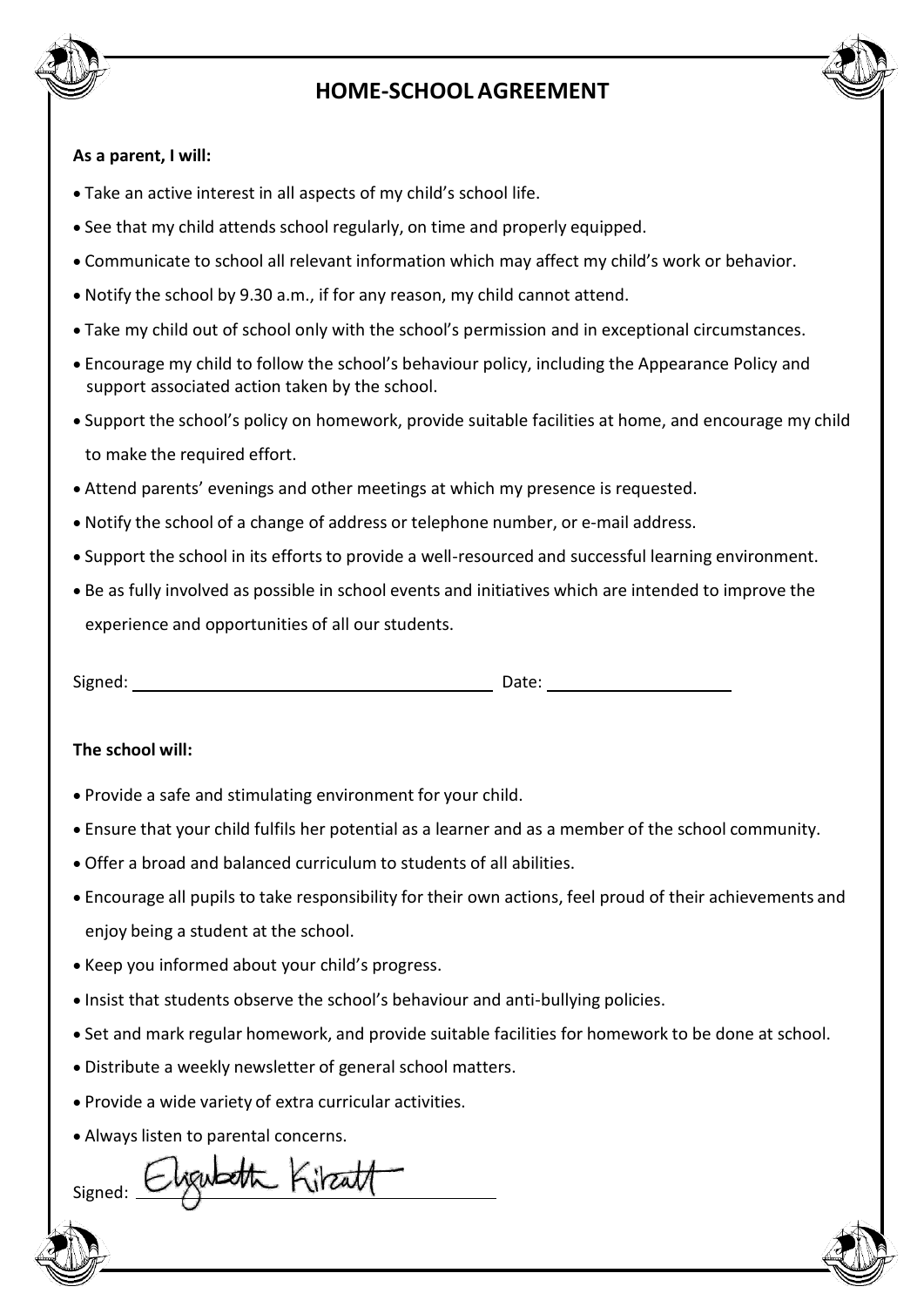CAMDEN SCHOOL FOR GIRLS



THE *SEVEN* RULES IN THE CLASSROOM

FOR LEARNING

- 1. Always be on time and have the right equipment and books. Put your bag on the floor.
- 2. Remember to put up your hand don't call out never use bad language.
- 3. Agree to the seating plan or talk to your teacher privately.
- 4. Turn off mobile phones/iPods and keep them out of sight. Do not wear headphones.
- 5. Take care of the environment no graffiti, no litter, no gum.
- 6. Go to the toilet during break and lunchtime. You will not be allowed during a lesson unless you have a medical pass.
- 7. Always be polite and considerate to everybody and leave grudges outside the classroom door.

**Follow your teacher's instructions.**

**Lessons are for learning!**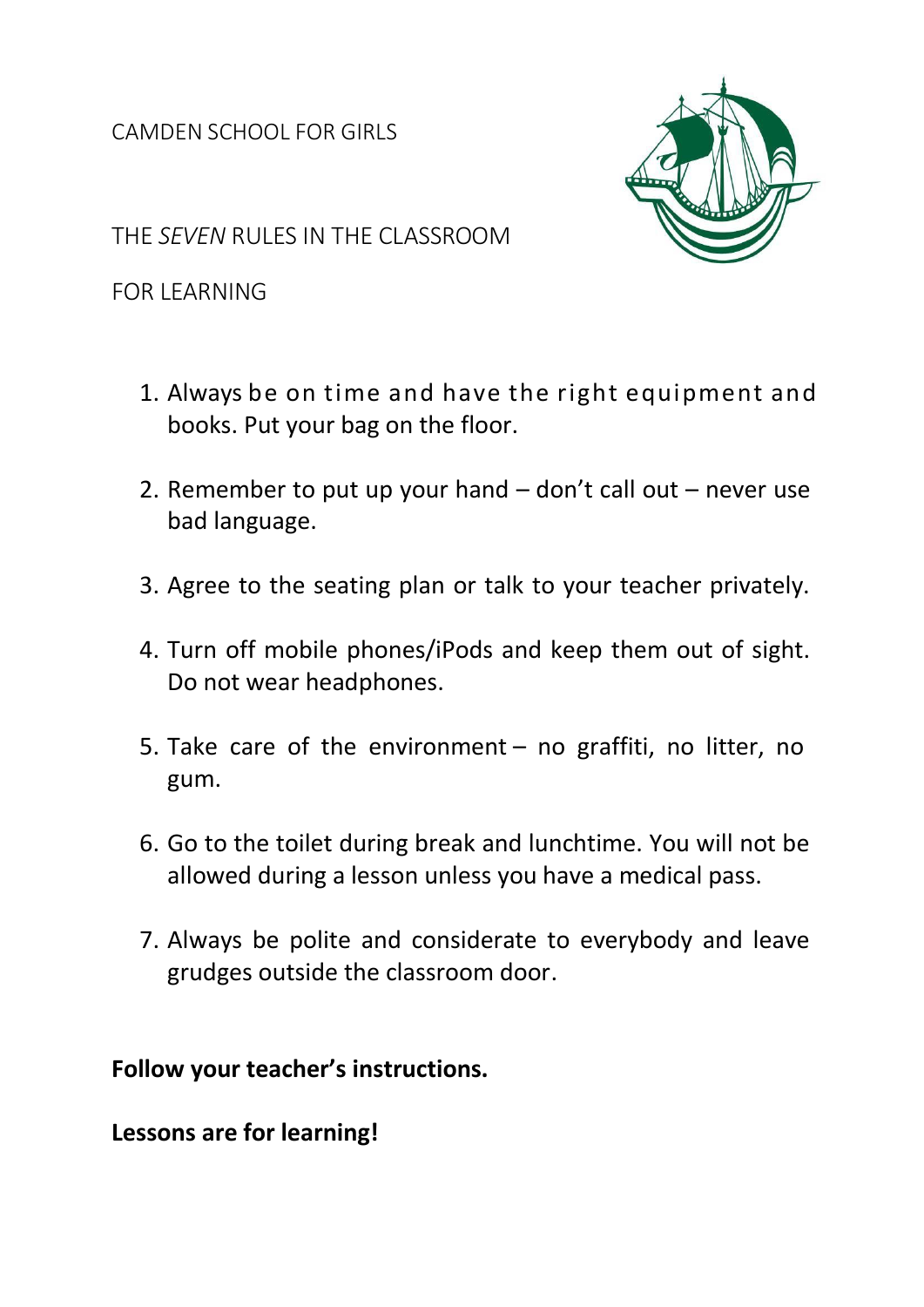# SUMMARY OF BEHAVIOUR POLICY

This policy provides the framework that supports the work of Camden School and ensures that students can feel secure and able to learn. Staff can feel confident that a robust and explicit structure of sanctions and rewards is in place. Its delivery requires staff to have consistent expectations of a purposeful and co-operative school environment where we help to develop independent and responsible young people.

This policy is underpinned by our commitment to create a social atmosphere which does not rely upon rigid inflexibility but is built upon a regard for our agreed community values, respect for and the promotion of individual potential and socially accepted good manners.

The management of adolescent behaviour is challenging and complex and calls for high level interpersonal skills, patience and a sense of humour.

#### **What is Acceptable + Unacceptable Behaviour?**

#### **Acceptable behaviour**

Acceptable behaviour is that which promotes co-operation, compassion and consideration from students in their relationships with teachers, other school staff, visitors, fellow students and local residents. This supports a learning environment which creates a safe climate to promote high achievement.

#### **Unacceptable behaviour**

Examples of unacceptable behaviour include:

- Verbal abuse
- Constant low level disruption
- Threatening language or behaviour to another pupil, teacher or a member of the public Intimidation
- Physical abuse
- Bullying and harassment including racist, sexist and homophobic, transphobic or biphobic abuse
- Deliberate isolation of a student
- Graffiti and a wanton disregard for our environment
- Substance abuse on site and at the school gate
- Inappropriate use of mobile phones (e.g. filming)
- Abuse through social media (e.g. Facebook Twitter and YouTube)
- Loud, rowdy corridor behavior
- Inconsiderate, antisocial behaviour during performances
- Extreme and offensive views and behavior

The Camden School community clearly understands the importance of co-operation and consideration as it is communicated through the 'Camden Compass', School Prospectus and the Home-School agreement.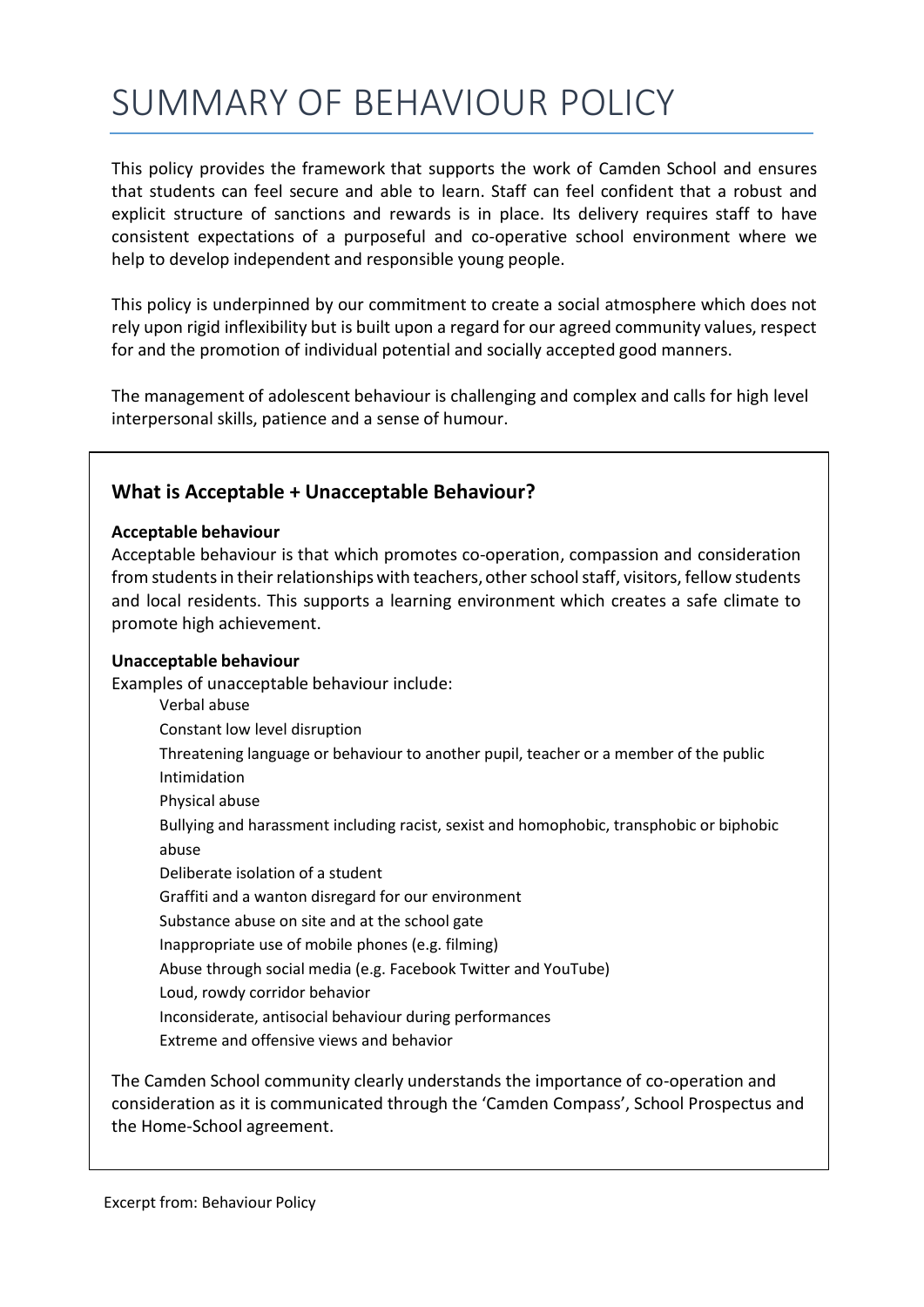# ANTI - BULLYING

All members of Camden School for Girls understand that they are entitled to work and study in a fair and safe environment. Bullying is not and must not be tolerated within our community. Our policy explains what forms bullying can take and states our proceduresto challenge any act of bullying and our constant commitment to create a friendly and caring school. Bullying is a deliberate hurtful action. It can happen repeatedly or be a one-off incident. Bullying can take many forms:

- Physical hitting, jostling or taking belongings
- Verbal name calling and offensive remarks
- Indirect spreading nasty stories, dirty looks, refusing to co-operate in group work or exclusion from a social group

Racist bullying is likely to hurt not only the victim but also other students from the same cultural group.

#### **What Camden School does to stop bullying:**

#### **Policy and Procedures**

- The Camden Compass which states the school's expectations of social behaviour
- Agreed rules for classrooms and common areas
- Lunchtime supervision in common areas
- Gate duty at lunch, break and end of the day
- Promotion of Race Equality Policy
- Supervised rooms for after school activities
- A safe library area for quiet work
- Supervised lunchtime homework clubs/activities

#### **Key staff to support Anti-Bullying Policy**

- Learning Mentors (one-to-one and group sessions, circle time)
- Family Liaison Officer (one-to-one sessions which could involve a family member)
- Open door visits to School Nurse (if there is a health/absence from school issue)
- A well trained Pastoral team (conflict resolution and all aspects of mentoring)

#### **School Council Initiatives**

- Trained peer counsellors in Year 11.
- A buddy system in Year 7
- School Council questionnaires and reviews
- Bullying as a topic in PSHEE
- School Council advice to staff

Excerpt from *Anti-Bullying Policy + Statement*